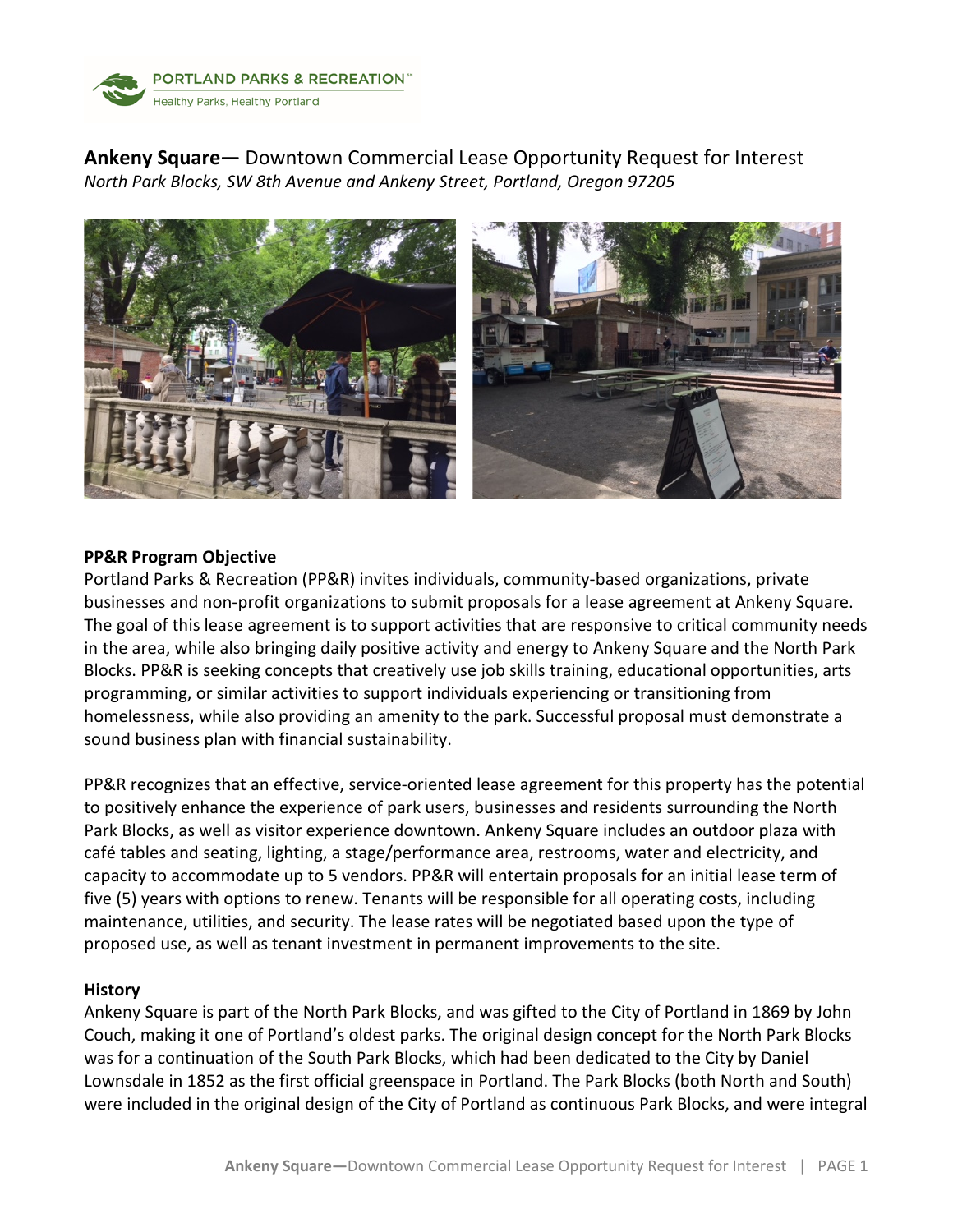**PORTLAND PARKS & RECREATION**" Healthy Parks, Healthy Portland

to the 1903 Olmsted Plan. Six of the South Park Blocks were lost to private parties in 1873, but two of the missing blocks have since been recaptured (O'Bryant Square was purchased in 1973, and Director Park opened in 2009). The more recent development of Jamison Square, Tanner Springs Park and The Fields Park strengthened the network of open spaces that connect and encourage pedestrian movement throughout downtown Portland.

Ankeny Square is a critical central block because it extends the North Park Blocks, and pulls pedestrian movement, across Burnside to connect to the Midtown Blocks at O'Bryant Square and Director Park, and into the South Park Blocks. Portland Parks & Recreation strives to promote positive activity, safety and connectivity in the Park Blocks.

# **PP&R Goals for Ankeny Square**

- Provide activities, job skills training, artistic expression, and/or educational opportunities to support individuals experiencing or transitioning from homelessness
- Reimagine Ankeny Square to become the vibrant, community open space it was always intended to be.
- Bring daily positive activity and energy to Ankeny Square.
- Keep the area clean and safe
- Support activities that are responsive to critical community needs in the area and provide positive park experiences.
- Support activities that promote connectivity, pedestrian movement, and safety in the North and South Park Blocks.
- Support activities that strengthen networks and encourage creative partnerships between the City, nonprofits, community-based organizations and residents.
- Support cultural, ritual, and artistic practices that bring diverse people together and contribute to more cohesive, resilient communities.

# **Challenges**

- 1) **Tenant Improvements:** The buildings at Ankeny Square need repairs to be usable beyond storage. Ideally, the buildings could be opened up to the central plaza area, which would require significant tenant investment. PP&R does not have a budget for capital improvements at Ankeny Square, but the bureau will consider a reduced lease rate in exchange for tenant improvements.
- 2) **Safety & Security:** Past attempts to activate Ankeny Square have not been successful. The park is disconnected from the rest of the North Park Blocks by Burnside, and the South Park Blocks by private businesses. There are few lines of visibility from neighboring residents and area businesses. PP&R is seeking creative proposals with a realistic understanding of these challenges, and strategies for long-term, positive activation of the park.

# **Evaluation Criteria**

This RFI requires proposers to provide the following: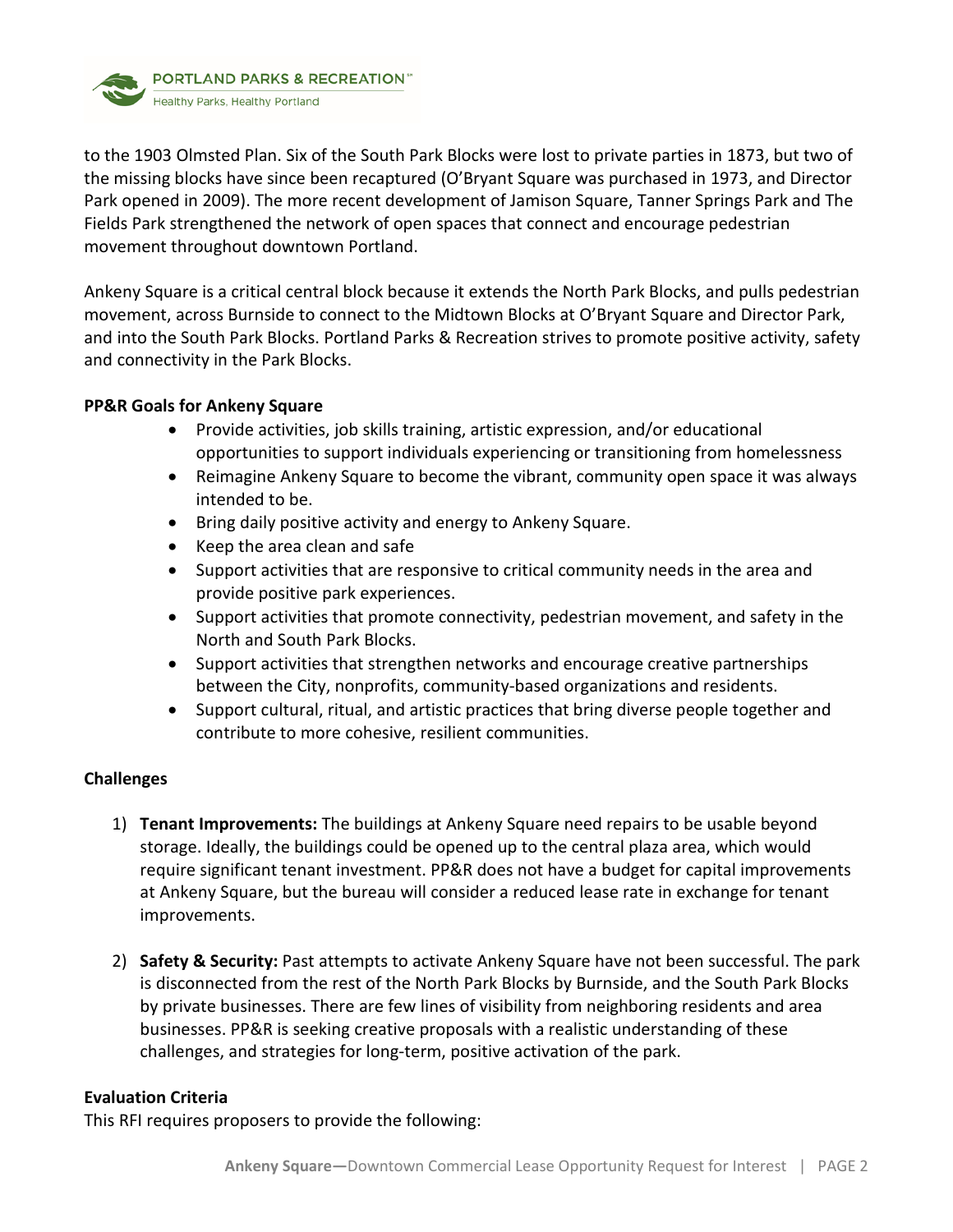• *Cover Letter* must include the following (5 points): RFI title, Name(s) of person(s) authorized to represent the Proposer in any agreement negotiations and execution, contact information (street address, phone and email addresses). Cover letter must provide an overview of the concept, and demonstrate how the proposal meets PP&R's goals for Ankeny Square.

# • *Business Plan* must include the following:

(10 points): Concise summary of the proposal and identification of how proposed idea/activity will meet PP&R's program objective and goals identified above.

- o Proposals must clearly explain how the proposed idea/activity will produce clearly defined support and opportunity for individuals experiencing or transitioning out of homelessness.
- o Proposals must clearly define positive financial, social, environmental and/or cultural impact to the North Park Blocks, and the surrounding neighborhoods, and provide positive park experience.

(10 points): Proposer's qualifications and experience

o Proposer must have experience and qualifications necessary to operate their proposed business.

(10 points): Details of expected startup costs, including any required tenant improvements; and description of the capabilities of the Proposer including financial capacity to start and operate proposed idea/activity.

- o Proposal must demonstrate a sound business plan with financial sustainability.
- o PP&R will not provide financial or staff support for operations, maintenance, security, programming, or other proposed activities.
- *Maintenance/Cleaning Plan* (5 points): The Ankeny Square tenant/operator will be required to maintain the site in a neat and clean condition. Proposals must include site maintenance cleaning & maintenance plan to respond to a high trafficked site in a public park.
- *Safety/Security Plan* (5 points): Ankeny Square is a public park in downtown Portland. Proposals must include an internal safety/security plan to address the unique challenges and opportunities of being a tenant of a public park as opposed to a stand-alone tenant space. Some level of evening and nighttime security will be necessary.
- *Seasonal Plan* (5 points): PP&R desires year-round, daily positive activity in Ankeny Square. Proposals must include a summary of how the proposed activity meets this goal, and how proposer plans to adapt operations (i.e, days and hours of operation) to meet the seasonality of the park.
- *Concept Site Plan* (5 points): Provide description of your utilization of the space and design needs for your proposed idea/activity in narrative form, a simple site plan sketch, and other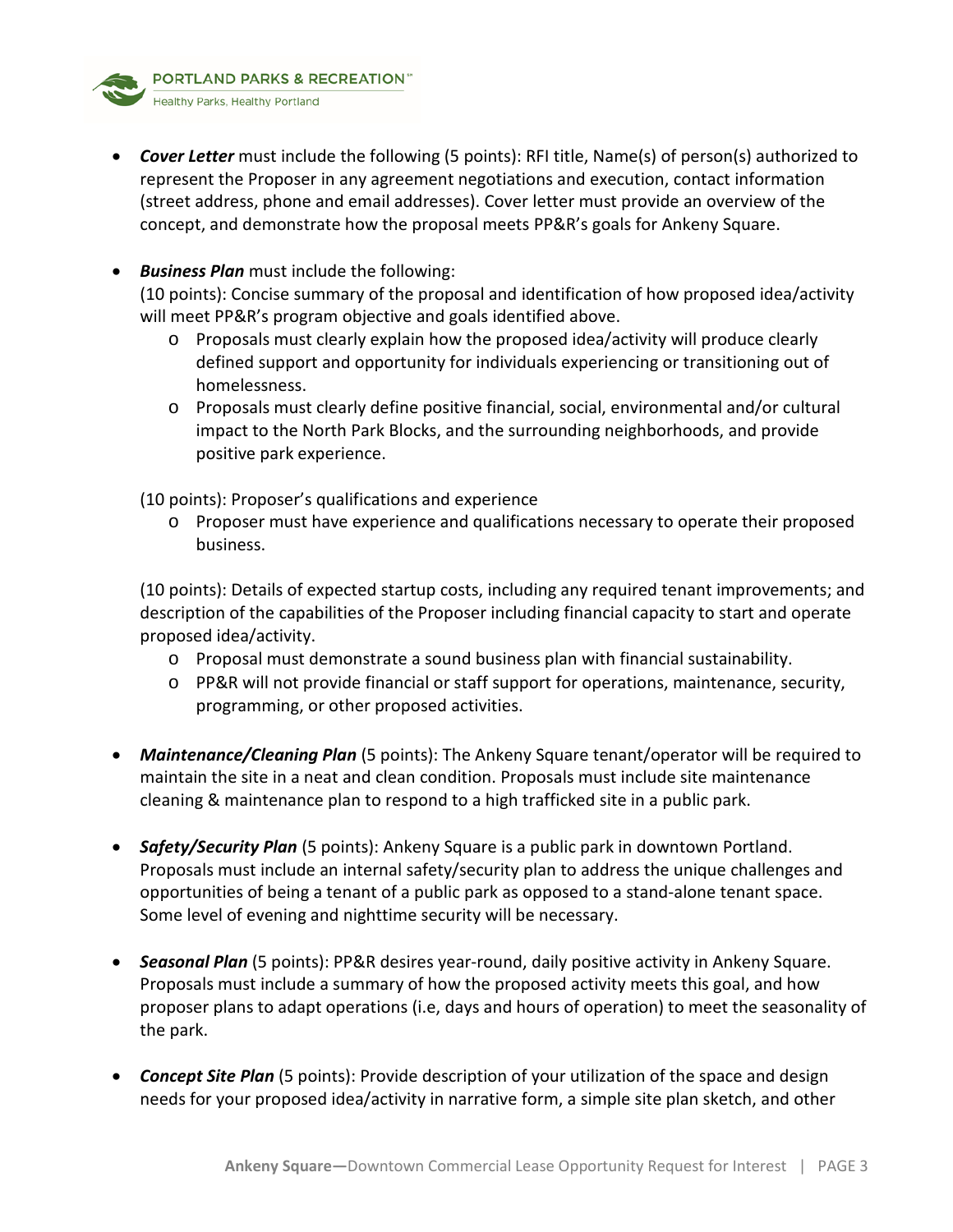

graphics, including but not limited to images of your concept. If changes to the site are anticipated, proposal must include financial strategy for planned improvements.

### **Proposal Evaluation**

An evaluation review committee will evaluate the proposals received. For the purpose of scoring, each of the committee members will evaluate proposals in accordance with the criteria and point factors listed above. The evaluation committee may seek outside expertise, including but not limited to input from technical advisors, to assist in evaluating proposals. High scoring to a proposal is not a guarantee that an agreement will result.

The successful proposer(s) shall be selected by the following process:

- 1. The committee will score the written proposals based on the information submitted according to the evaluation criteria and point factors.
- 2. The committee will require a minimum of 10 working days to evaluate and score the written proposals.
- 3. A short list of proposers may be selected for oral interviews if deemed necessary, which may result in additional points. The City reserves the right to increase or decrease the number of proposers on the short list depending on whether the proposers have a reasonable chance of being awarded a contract.

PP&R reserves the right to consider one or multiple proposals with compatible uses/activities. PP&R also reserves the right to reject all proposals. Nothing in this RFI mandates PP&R enter into any contract with proposer. Following the proposal evaluation, PP&R may select one of these options:

- 1. Approval of one or multiple proposals and enter into negotiations;
	- a. Lease for Ankeny Square anticipated to commence Spring/Summer 2018
- 2. Request additional information from the proposer(s); or
- 3. Reject all proposal(s).

All PP&R decisions are final, and not subject to appeal or dispute.

# **Proposal Submission**

• Optional on-site pre-submittal meeting will be held on **Thursday, April 12, 2018 at 11:00 am.** Proposers are strongly encouraged to attend this meeting as they will have the opportunity to view the current conditions of the site. In addition, PP&R staff will speak to the relationship of this space with regard to activities, challenges and opportunities in the North Park Blocks.

Proposals are due not later than *Thursday, May 3, 2018* (*PP&R reserves the right to extend RFI period*. *If extension is issued, all submitted Proposals will have the opportunity to use this extra time to update their proposals if they desire.*)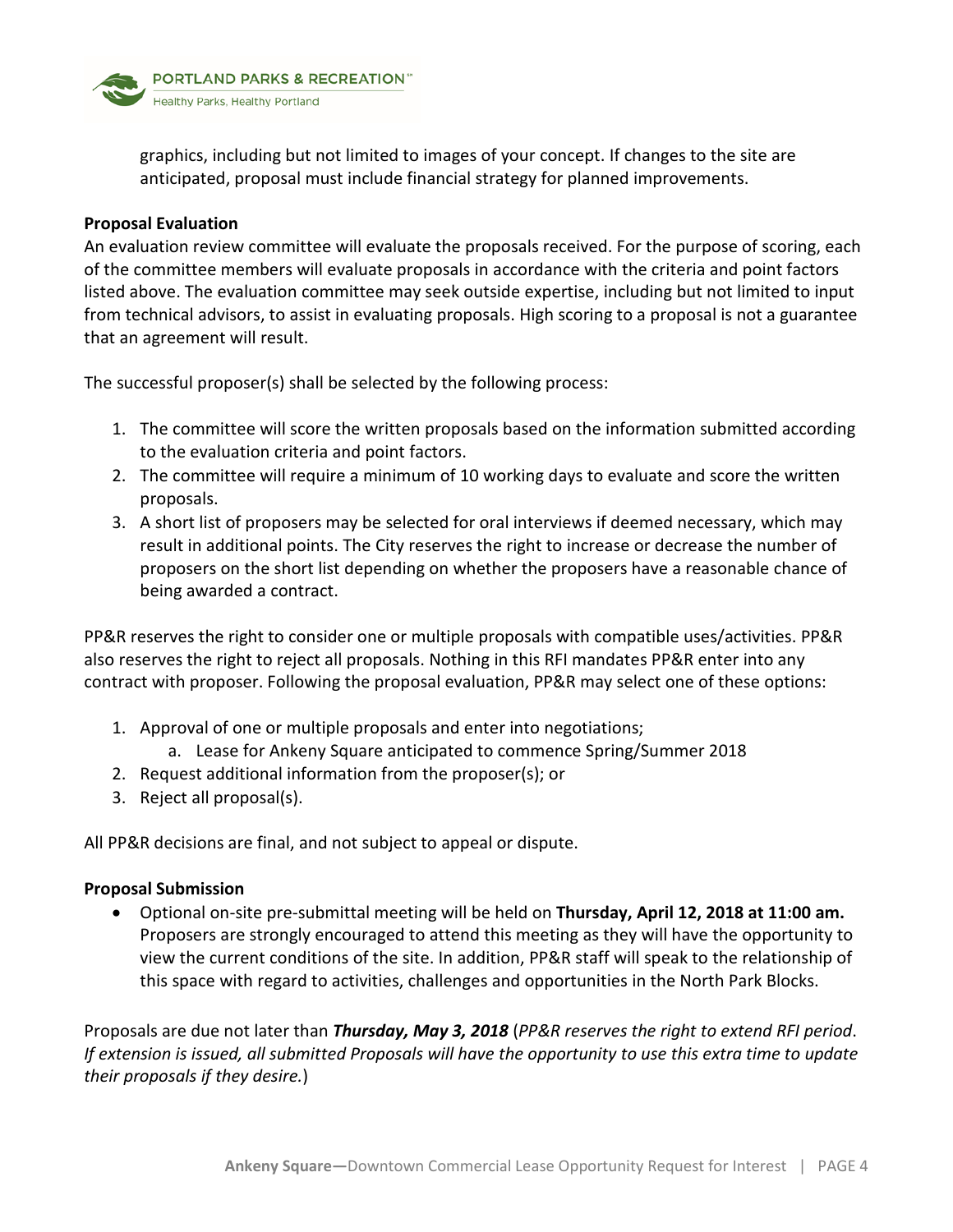

Proposals submitted will be no more than 10 pages. Please submit one electronic copy to the PP&R Contact listed below by due date.

# **PP&R Contact**

Megan Dirks, Innovation Project Manager Property & Business Development Portland Parks & Recreation 1001 SW 5<sup>th</sup> Avenue, Suite 2200 Portland, Oregon 97204 503.312-2299 Megan.Dirks@PortlandOregon.gov

# **Preferred Use Guidelines**

Ankeny Square is zoned Open Space (OS) per City Code (33.100 Open Space Zone). All proposed activities must complement the park, and be associated with a Park and Open Areas use. The following list of desired uses is a tool for prospective applicants. However, PP&R will consider all proposals that meet the desired program objectives and stated goals. The following list has been created to serve not as pre-approval, but as guidelines, each use remaining subject to a level quality screening. Proposals that meet the desired objectives for year-round, daily positive activity will be prioritized.

# (i) Preferred Uses

The following uses are desired for the premises:

- ♦ Food Pod featuring on-site food and beverage vendors (small, portable, self-contained food/beverage carts)
- ♦ Art Pod featuring on-site arts education, crafts, music, art vendors
- ♦ Visitor/Information Center
- ♦ Open Air Marketplace (fresh produce, flowers, etc.)
- ♦ Gallery
- ♦ Opportunities, events, and activities that support health/wellness
- ♦ Opportunities, events, and activities that support arts/culture

# (ii) Not acceptable uses

The following uses are not allowed for the Premises per zoning code. PP&R will not consider proposals for the following activities, including, but not limited to:

- ♦ Residential use household living, group living, shelters
- ♦ Office
- ♦ Commercial parking
- ♦ Vehicle servicing
- ♦ Vehicle repair
- ♦ Self-service storage
- ♦ Medical center
- ♦ Industrial use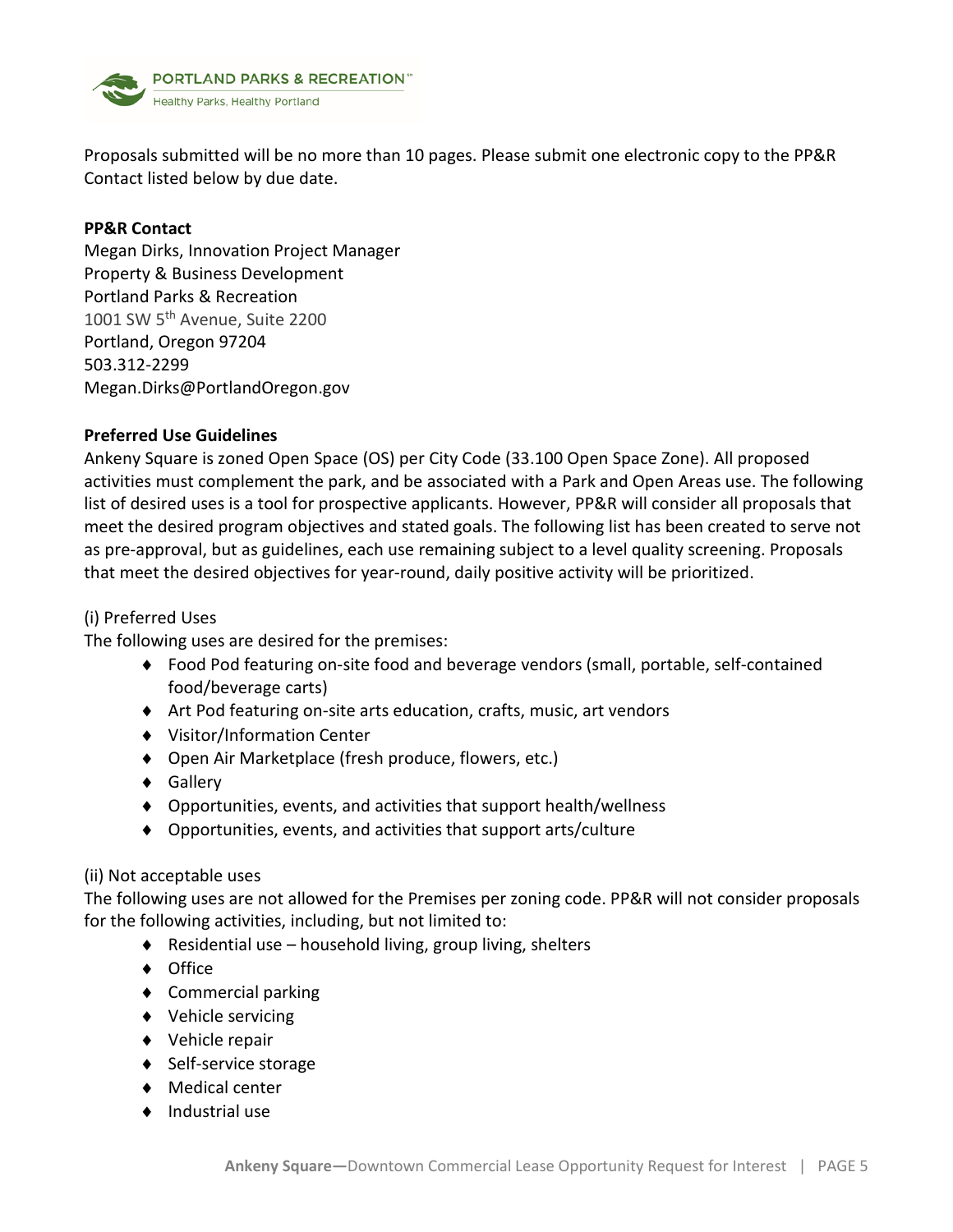

♦ Religious institution

PP&R does not have a budget or staffing for capital improvements, maintenance, operating costs, or security beyond current levels. However, PP&R will consider proposals for a reduced lease rate to account for tenant investment in permanent site improvements, as well as increased maintenance and security investments that promote positive activity, safety and connectivity in the Park Blocks.

PP&R will consider all proposals that meet the primary goal of supporting activities, job skills training, artistic expression, and/or educational opportunities that directly impact and support individuals experiencing or transitioning from homelessness.